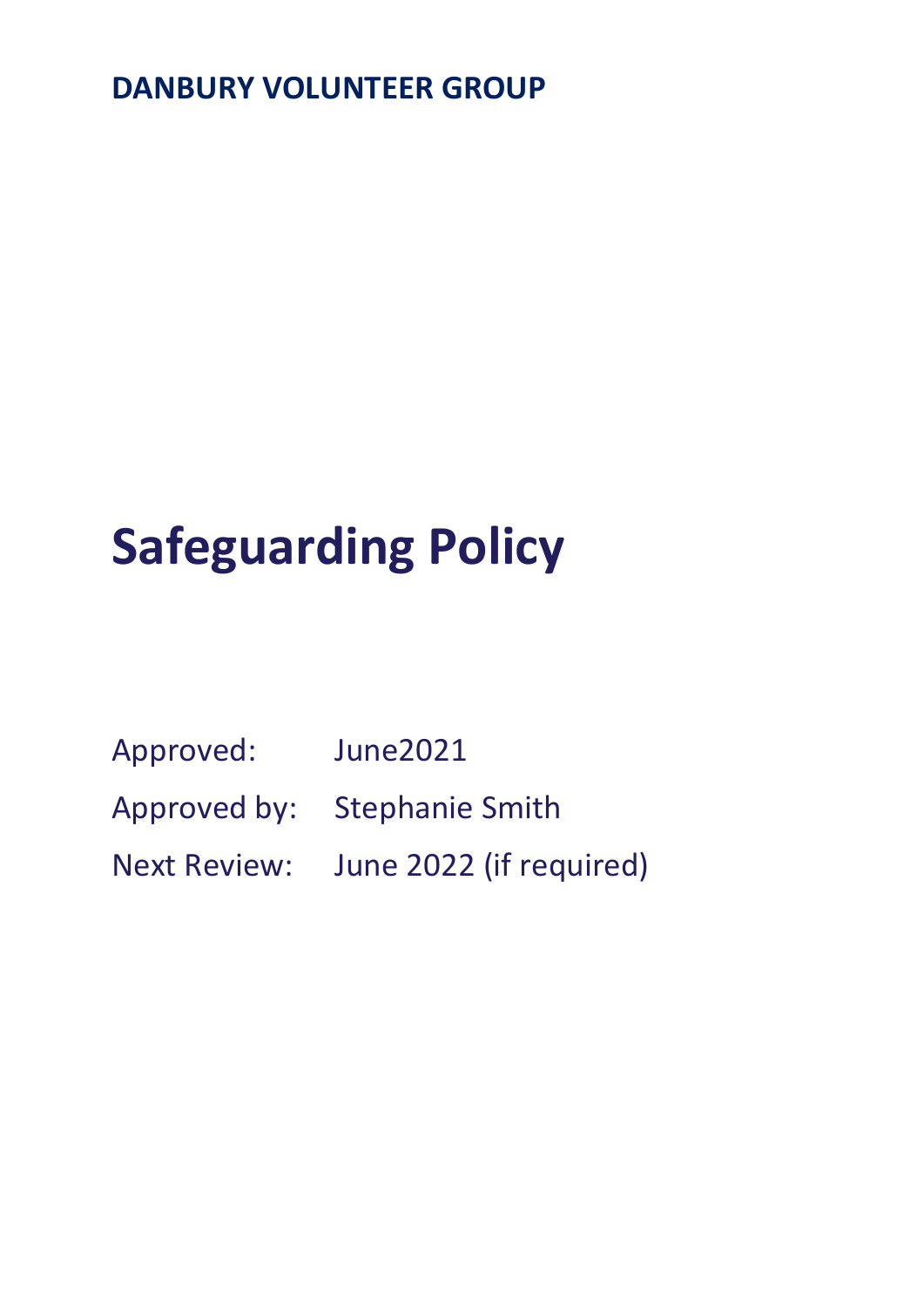# **Table of Contents**

|    | 2.1. |  |
|----|------|--|
|    | 2.2. |  |
|    | 2.3. |  |
|    | 2.4. |  |
|    | 2.5. |  |
|    | 2.6. |  |
| 3. |      |  |
| 4. |      |  |
| 5. |      |  |
|    | 5.1. |  |
|    | 5.2. |  |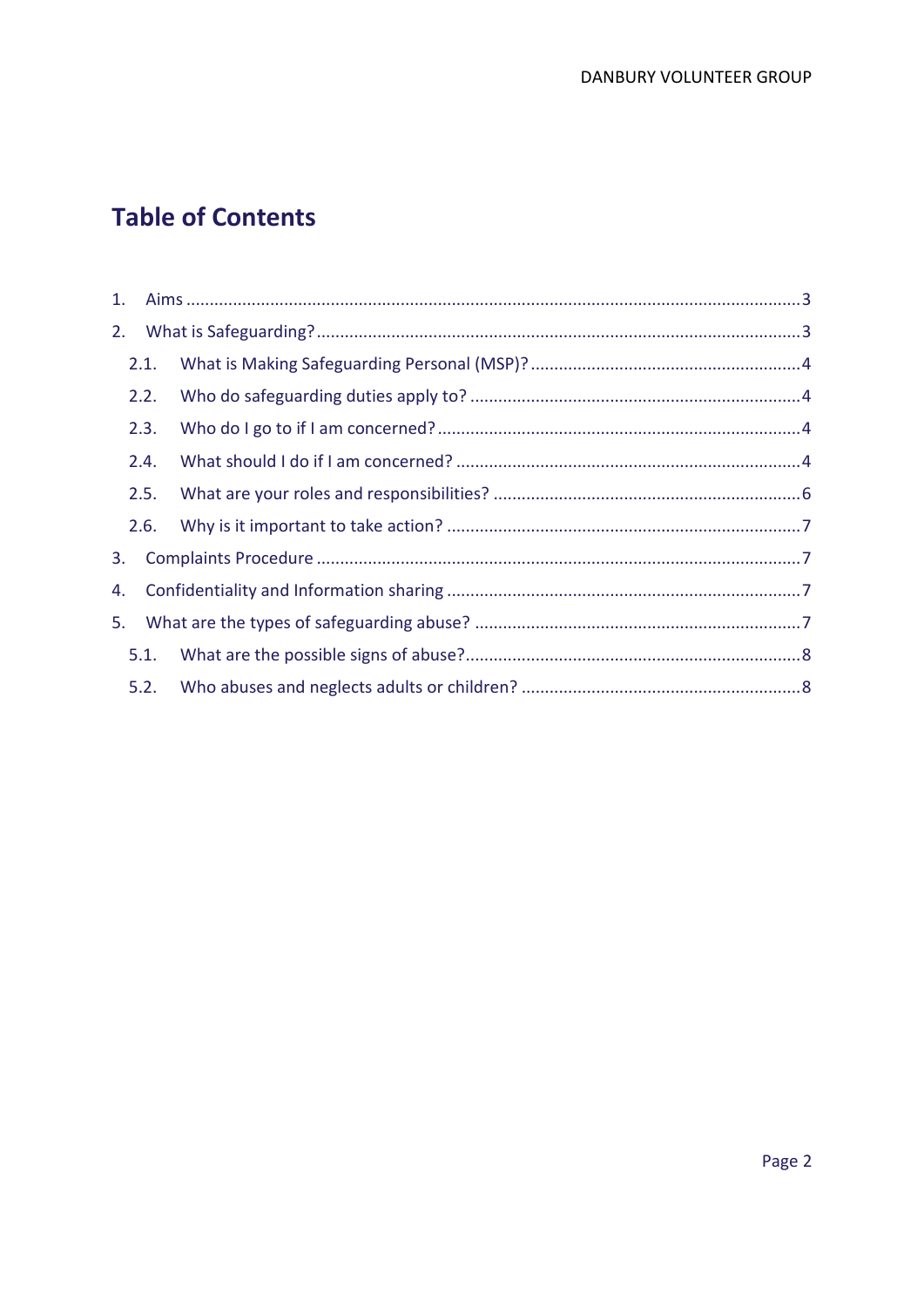# <span id="page-2-0"></span>**1. Aims**

The Danbury Volunteer Group (DVG) aims to provide support to residents of Danbury during the Coronavirus pandemic when needed and help to the Danbury Medical Centre with its Vaccination Programme.

The DVG will not tolerate the abuse of adults in any of its forms and is committed to safeguarding adults with care and support needs from harm.

This policy outlines the steps DVG will make to safeguard an adult with care and support needs if they are deemed to be at risk or at risk. This policy sets out the roles and responsibilities of DVG in working together with other professionals and agencies in promoting the adult's welfare and safeguarding them from abuse and neglect.

DVG will ensure that decisions made will allow adults to make their own choices and include them in any decision making. DVG will also ensure that safe and effective working practices are in place.

This policy is intended to support volunteers working within DVG to understand their role and responsibilities in safeguarding adults. All staff and volunteers are expected to follow this policy. The key objectives of this policy are for all employees and volunteers of DVG to:

- have an overview of adult safeguarding
- be clear about their responsibility to safeguard adults
- ensure the necessary actions are taken where an adult with care and support needs is deemed to be at risk

This policy is based on:

● The Care Act 2014 and the Care and Support statutory guidance

Under the Human Rights Act 1998, everyone has the right to live free from abuse and neglect. <https://www.equalityhumanrights.com/en/human-rights/human-rights-act>

A copy of this policy should be available within DVG. DVG will not tolerate the abuse of adults they are supporting and volunteers should be made aware of how this policy can be accessed.

# <span id="page-2-1"></span>**2. What is Safeguarding?**

**Safeguarding** is a term used in the [United Kingdom](https://en.wikipedia.org/wiki/United_Kingdom) and [Ireland](https://en.wikipedia.org/wiki/Republic_of_Ireland) to denote measures to protect the [health,](https://en.wikipedia.org/wiki/Health) [well-being](https://en.wikipedia.org/wiki/Well-being) and [human rights](https://en.wikipedia.org/wiki/Human_rights) of individuals, which allow people — especially children, [young people](https://en.wikipedia.org/wiki/Youth) and [vulnerable adults](https://en.wikipedia.org/wiki/Vulnerable_adult) — to live free from abuse, harm and neglect.

Any [child](https://en.wikipedia.org/wiki/Child) can be considered to be at risk of harm or abuse, regardless of age, [ethnicity,](https://en.wikipedia.org/wiki/Ethnicity) [gender](https://en.wikipedia.org/wiki/Gender) or [religion.](https://en.wikipedia.org/wiki/Religion) The [UK government](https://en.wikipedia.org/wiki/United_Kingdom_government) has enacted legislation and published guidance to protect children from maltreatment, prevent the impairment of children's health or development, ensure children grow up in circumstances consistent with the provision of safe and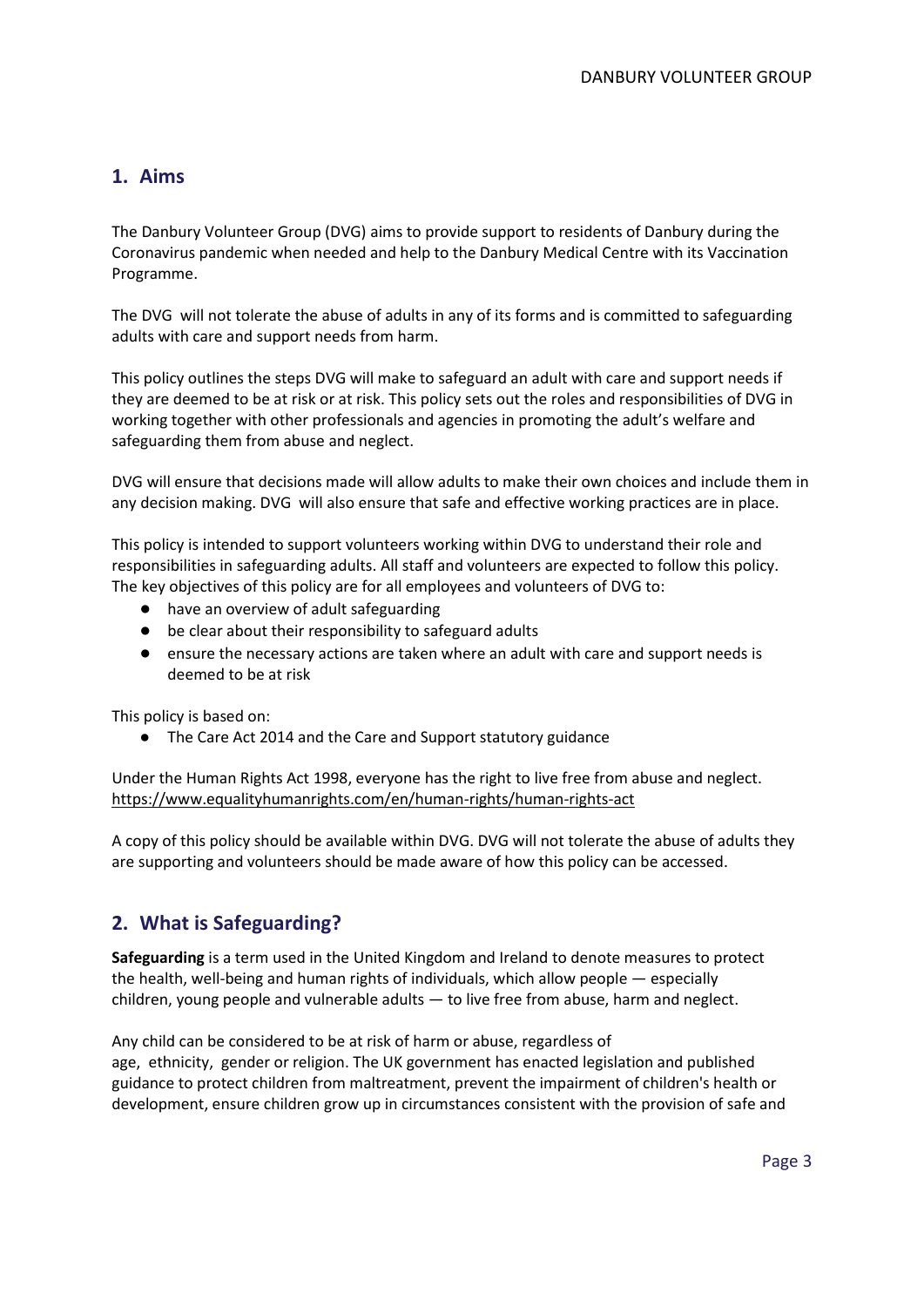effective care, and enable children and young people to have the best outcomes. Responsibility for these aims is deemed to lie with everyone who comes into contact with children and families. Further information regarding safeguarding children can be found here:<https://www.escb.co.uk/>

Adults in need of safeguarding help are generally [elderly](https://en.wikipedia.org/wiki/Old_age) and frail, and either live alone or in [care](https://en.wikipedia.org/wiki/Care_home)  [homes](https://en.wikipedia.org/wiki/Care_home) with little support from family members. They may have [mental health](https://en.wikipedia.org/wiki/Mental_health) issues, a [physical](https://en.wikipedia.org/wiki/Physical_disability)  [disability](https://en.wikipedia.org/wiki/Physical_disability) or [learning difficulties.](https://en.wikipedia.org/wiki/Learning_disability) Professional [carers](https://en.wikipedia.org/wiki/Caregiver) ideally focus on empowerment, protection, prevention, proportionate responses, partnership and accountability to safeguard vulnerable adults.

Further information regarding safeguarding adults can be found here:<https://www.essexsab.org.uk/>

All adults should be able to live free from fear and harm. But some may find it hard to get the help and support they need to stop abuse.

#### <span id="page-3-0"></span>**2.1.What is Making Safeguarding Personal (MSP)?**

MSP means a case should be person-led and outcome-focused. The individual should be involved in identifying how best to respond to their safeguarding situation by giving them more choice and control as well as improving quality of life, wellbeing and safety.

DVG will not tolerate the abuse of children or adults. DVG will ensure that children and adults are involved in their safeguarding arrangements and each individual is dealt with on a case by case basis. As adults may have different preferences, histories and life styles, the same process may not work for all.

#### <span id="page-3-1"></span>**2.2.Who do safeguarding duties apply to?**

Safeguarding duties apply to any child or adult who:

- has care and support needs, and
- is experiencing, or is at risk of, abuse and neglect, and
- is unable to protect themselves from either the risk of, or the experience of abuse or neglect, because of those needs.

#### <span id="page-3-2"></span>**2.3.Who do I go to if I am concerned?**

The named responsible people for safeguarding duties for DVG is Stephanie Smith, in conjunction with Dr Caroline Dollery, who is also the Safeguarding Lead for DMC. Cher Cooper (DMC) will be responsible for escalating issues to Dr Dollery.

If a volunteer has a safeguarding concern / query they should follow the process in section 2.4 of this document. The concern must be logged using the Telephone Support Escalation Form. A log of the concern must be kept.

#### <span id="page-3-3"></span>**2.4.What should I do if I am concerned?**

Volunteers at DVG who have any safeguarding concerns should follow this process: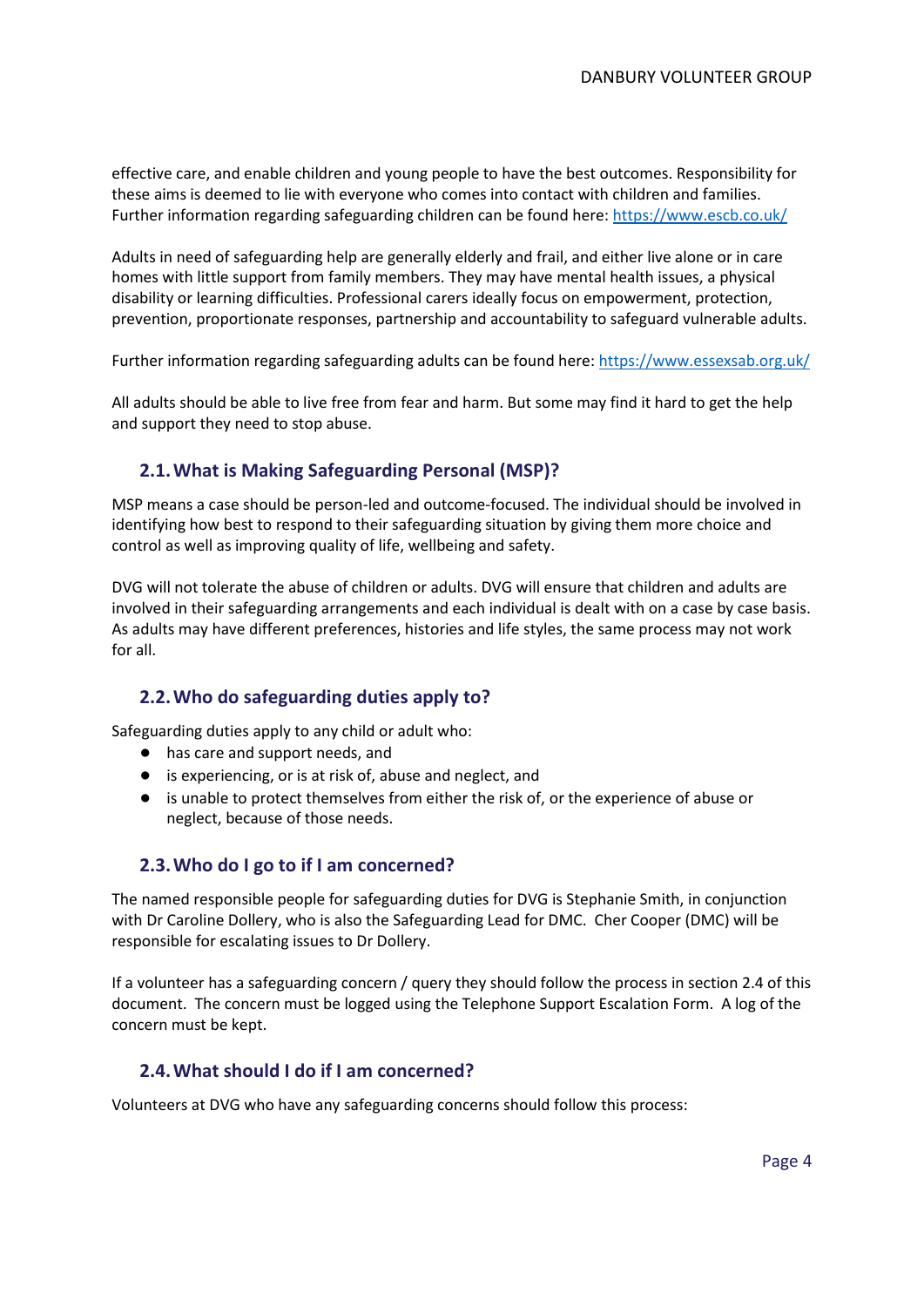- 1. You are informed or become aware of possible abuse or neglect
- 2. Gather information and log on the Support Escalation Form
- 3. **RESPOND** Take action to ensure the immediate safety and welfare of the child or adult (and any other person/child at risk)
	- a. Consider:
	- b. Does medical attention need to be organised? (dial 999)
	- c. Is urgent police presence required? (dial 999)
	- d. In the case of an adult, seek consent from the adult to take action and to report the concern. Consider whether the adult may lack capacity to make decisions about their own and other people's safety and wellbeing. If you decide to act against their wishes or without their consent, you must record your decision and the reasons for this.
- 4. **REPORT** Has a crime been committed? If so, does it need to be reported?
	- a. (dial 101 unless there is an immediate risk, in which case dial 999)
	- b. Preserve forensic evidence (if any)
- 5. **REFER** Decide whether to raise a safeguarding concern, and if so, take action
	- a. Do this immediately where the concern is urgent and serious OR within the same working day for any other concerns
	- b. Inform Stephanie Smith who will contact Cher Cooper (DMC) on **01245 221770** who will coordinate with Dr Dollery as the Safeguarding Lead for DMC.
	- c. For children, you can also contact the Essex Safeguarding Children Board on **0345 603 7627** [\(https://www.escb.co.uk/\)](https://www.escb.co.uk/)
	- d. For adults, you can also contact the Essex Safeguarding Adults Board on **0345 6037630** [\(https://www.essexsab.org.uk/\)](https://www.essexsab.org.uk/)
- 6. **RECORD** Document the incident and any actions or decisions taken
	- a. As far as possible, records should be written contemporaneously, dated and signed.
	- b. Keep records about safeguarding concerns confidential and in a location where the alleged abuser will not have access to the record. Access should not be given to any unauthorised personal for accessing confidential information including the sharing of passwords.
- 7. **REFER** Ensure key people are informed
	- a. Stephanie Smith should send the information to the appropriate escalation points noted on the Support Escalation form - Frank Gyasi [\(f.gyasi@nhs.net\)](mailto:f.gyasi@nhs.net) and Cher Cooper [\(cher.cooper@nhs.net\)](mailto:cher.cooper@nhs.net)
- 8. **SUPPORT** Provide support or feedback for the person identifying the safeguarding concern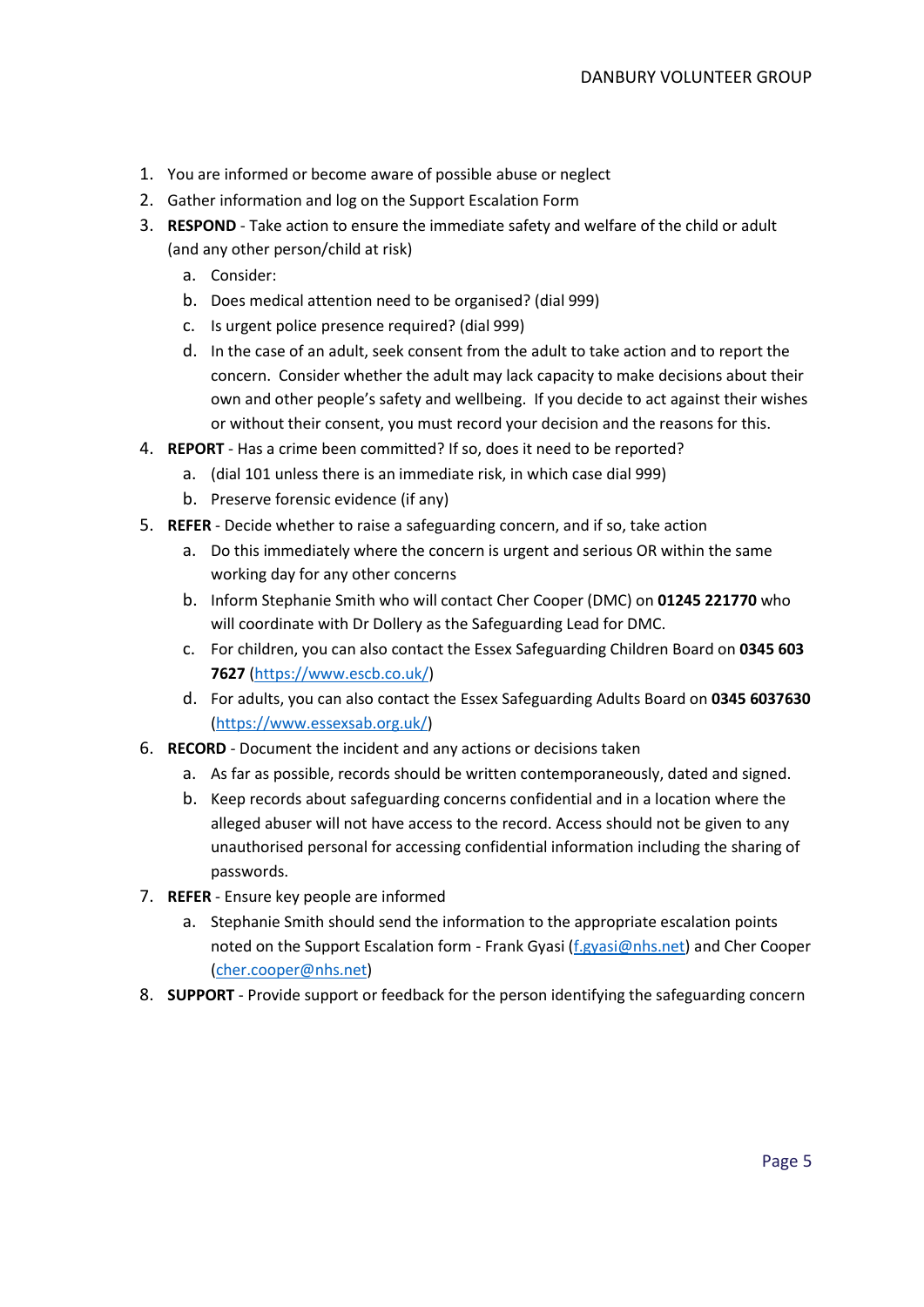In the case of adults, in making a decision whether to refer or not, the designated safeguarding lead should take into account:

- the adult's wishes and preferred outcome
- whether the adult has mental capacity to make an informed decision about their own and others' safety
- the safety or wellbeing of children or other adults with care and support needs
- whether there is a person in a position of trust involved
- whether a crime has been committed

This should inform the decision whether to notify the concern to the following people:

- the police if a crime has been committed and/or
- relevant regulatory bodies such as Care Quality Commission, Ofsted, Charities commission
- service commissioning teams
- family/relatives as appropriate (seek advice from adult social services)

The designated safeguarding lead should keep a record of the reasons for referring the concern or reasons for not referring.

Incidents of abuse may be one-off or multiple and may affect one person or more. Volunteers should look beyond single incidents to identify patterns of harm. Accurate recording of information will also assist in recognising any patterns.

#### <span id="page-5-0"></span>**2.5.What are your roles and responsibilities?**

All volunteers at DVG are expected to report any concerns to the Mandy Hessing [\(hess160@aol.com\)](mailto:hess160@aol.com), Stephanie Smith [\(stephanie@goonhilly.net\)](mailto:stephanie@goonilly.net), Frank Gyasi [\(f.gyasi@nhs.net\)](mailto:f.gyasi@nhs.net) and Cher Cooper [\(cher.cooper@nhs.net\)](mailto:cher.cooper@nhs.net). If the allegation is against one of DVG volunteers, seek advice from Stephanie Smith in the first instance who will contact Cher Cooper to liaise with Dr Dollery.

The designated safeguarding lead should be responsible for providing acknowledgement of the referral and brief feedback to the person raising the original concern. Feedback should be given in a way that will not make the situation worse or breach the Data Protection Act. If the police are involved, they should be consulted prior to giving feedback to the referrer to ensure any criminal investigation is not affected.

The local authority will decide on who will lead on a safeguarding enquiry should it progress to that stage. The named organisation should not conduct its own safeguarding enquiry unless instructed to do so by the local authority.

Volunteers should ensure that the person with care and support needs is involved at all stages of their safeguarding enquiry ensuring a person-centred approach is adopted.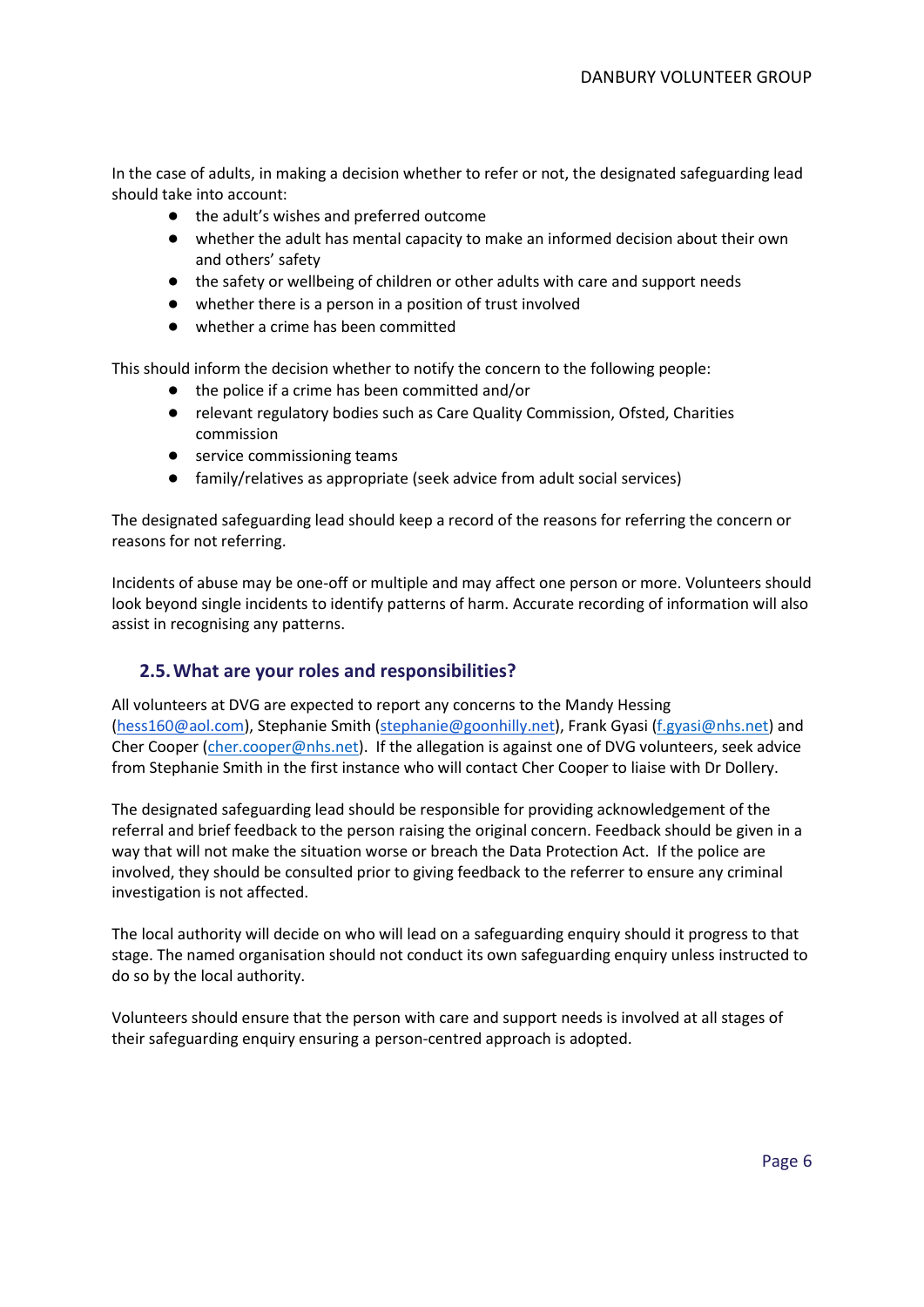## <span id="page-6-0"></span>**2.6.Why is it important to take action?**

It may be difficult for children or adults with care and support needs to protect themselves and to report abuse. They rely on you to help them.

## <span id="page-6-1"></span>**3. Complaints Procedure**

DVG promotes transparency and honesty when things go wrong. All volunteers should apologise and be honest with service users and other relevant people when things go wrong. For formal complaints, follow the DVG Complaints Procedure.

DVG is committed to ensuring that volunteers who in good faith whistle-blow in the public interest, will be protected from reprisals and victimisation.

The Mental Capacity Act 2005 is to be used when making decisions on behalf of those adults with care and support needs who are unable to make some decisions for themselves. Refer to the Mental Capacity Act Code of Practice, [https://www.gov.uk/government/publications/mental](https://www.gov.uk/government/publications/mental-capacity-act-code-of-practice)[capacity-act-code-of-practice.](https://www.gov.uk/government/publications/mental-capacity-act-code-of-practice) You will need to involve an advocate if the person lacks capacity to make decisions about the safeguarding concern.

## <span id="page-6-2"></span>**4. Confidentiality and Information sharing**

DVG expects all volunteers to maintain confidentiality at all times. In line with Data Protection law, DVG does not share information if not required.

It should however be noted that information should be shared with authorities if a child or adult is deemed to be at risk of immediate harm. Sharing the right information, at the right time, with the right people can make all the difference to preventing harm.

#### <span id="page-6-3"></span>**5. What are the types of safeguarding abuse?**

The Care and Support statutory guidance sets out the 10 main types of abuse:

- Physical abuse
- Neglect
- Sexual abuse
- Psychological
- Financial abuse
- Discriminatory
- Organisational
- Domestic violence
- Modern Slavery
- Self-neglect

However, you should keep an open mind about what constitutes abuse or neglect as it can take many forms and the circumstances of the individual case should always be considered.